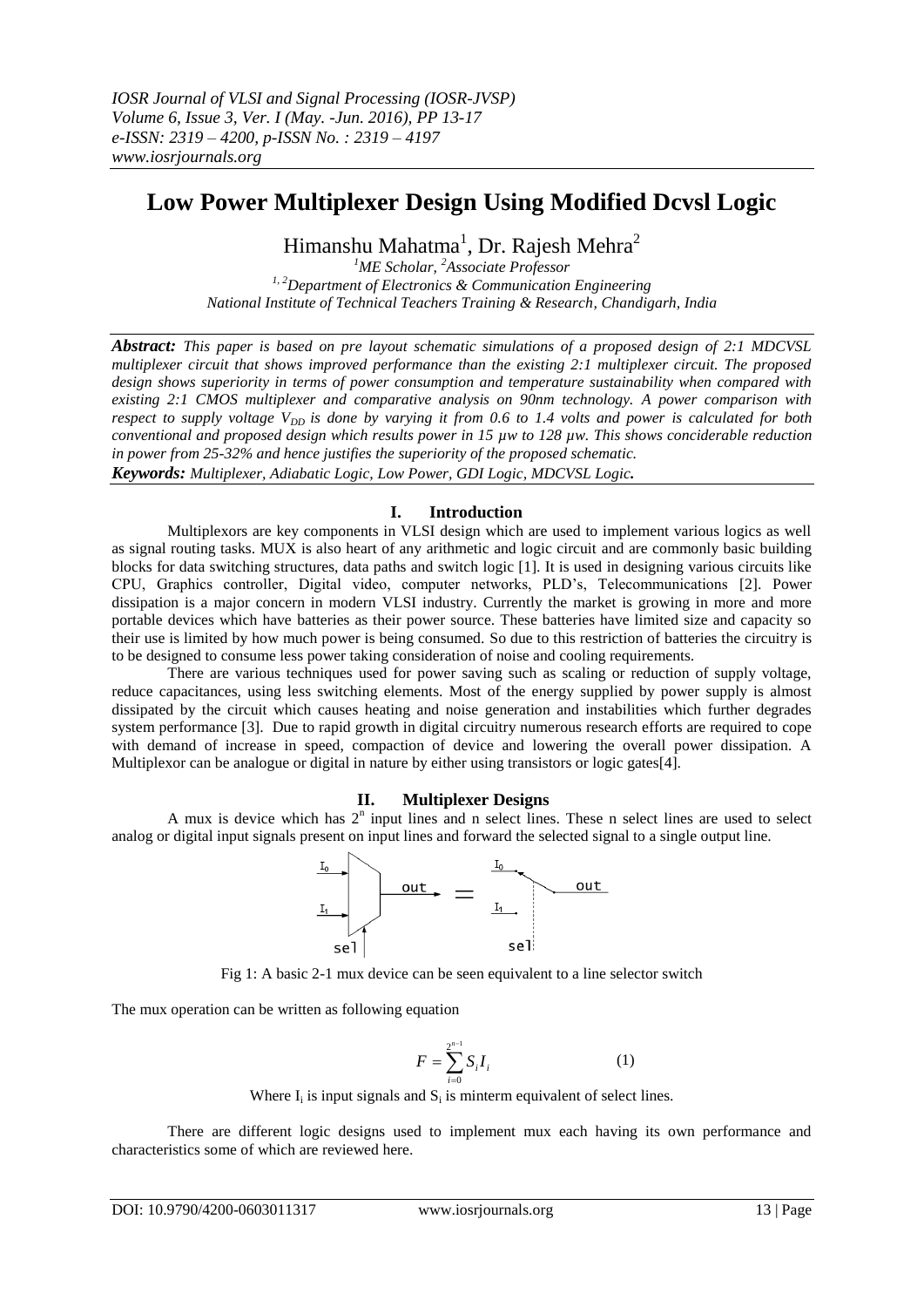# **2.1 Transmission Gate Logic**

A transmission gate is a electronic circuit element which can selectively pass a input signal level to a output line. It consists of a parallel connection of pMos and nMos transistors. Both gates are biased in complementary fashion so that both of these gates are either on or off simultaneously. When gates are biased such that both transistors are conducting then input is passed to output otherwise it is in high impedance state [1].

A Multiplexor can be designed using TG by taking two gates and providing them signals again in complementary form so that one gate circuit becomes active at once according to select logic but an additional inverter circuit is required to implement this.

This type of design reduces number of gates in the circuit and thus reduces overall power dissipation.

#### **2.2 Adiabatic Logic**

Adiabatic circuits use pulsed power supply or we can say AC power supply as compared to standard DC power supplies in CMOS circuits. The key idea behind this logic is to recycle the energy stored in the load capacitances in the form of ac power rather than to dissipate it in form of heat. In these circuits charging and discharging of capacitors is done by a constant current to reduce power consumption [3]. So as its name indicates instead of dissipating its energy in charging process at output node to ground it recycles this energy towards power supply hence reducing power consumption [8].



charge-down path charge-up (back to power supply) path  $\overline{V_{\text{out}}}$ Ė inputs  $V_{\text{out}}$  $\overline{r}$ C<sub>load2</sub>  $C<sub>load1</sub>$ 

Fig 2: Conventional CMOS logic gate topology



### **2.3 Dual Pass Transistor Logic (Dptl)**

In DPTL logic parallel connection of PMOS and NMOS network is done and the source terminals are connected to some input signals instead of connecting to power lines [10]. This logic implementation reduces number of transistors and optimizes the circuit in terms of area and power dissipation [8].



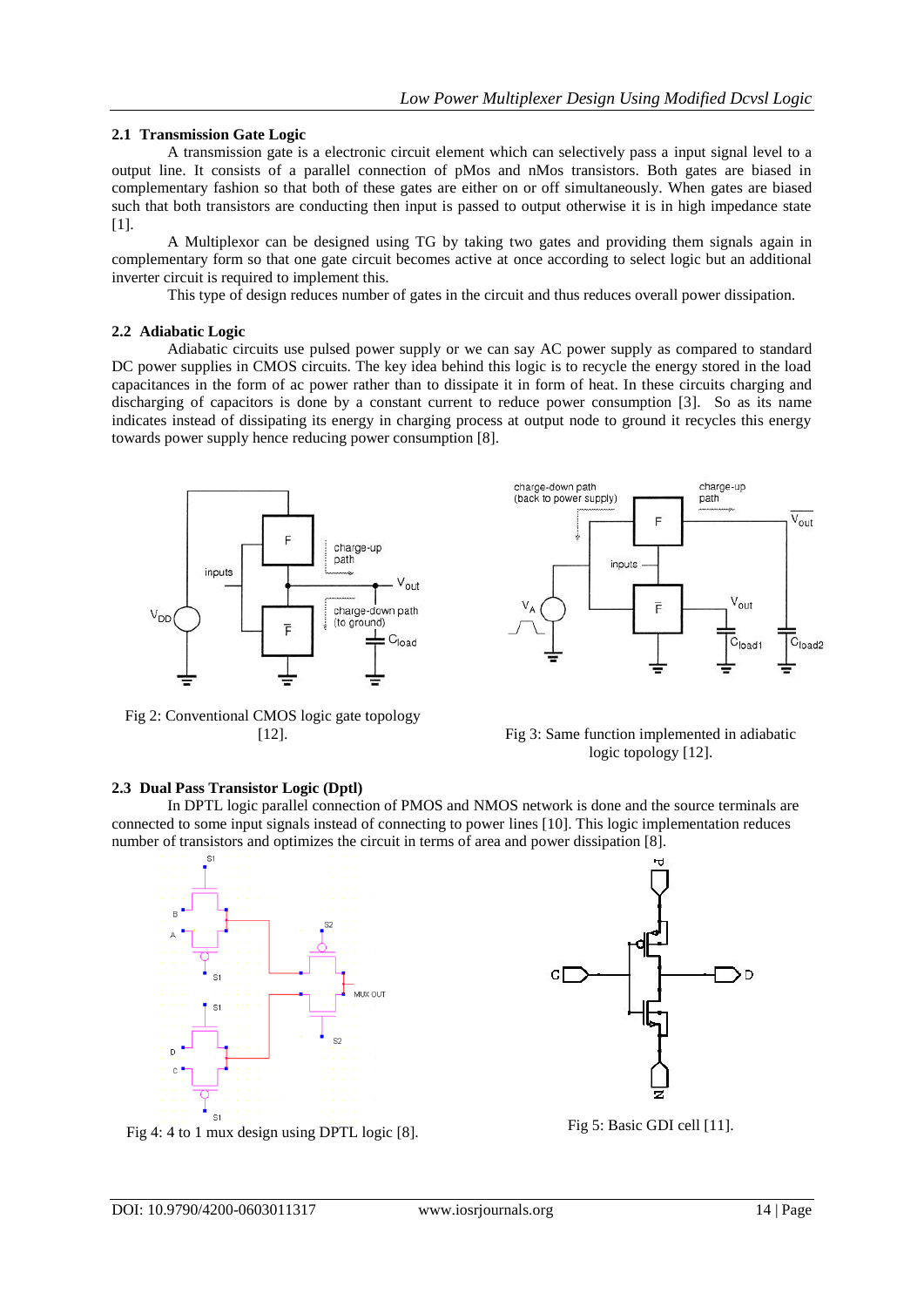### **2.4 Gate Diffusion Input Logic (Gdi)**

In GDI cell sources and their substrate terminals are not connected to supply instead they can be biased randomly it has one pMOS and one nMOS transistor similar to CMOS inverter structure.

The main advantage using this technique is that we realize some basic logic functions including mux with the help of this technique. The circuit designed with this approach has less number of components and higher operational speed. By reduction of number of gates it is suitable for low power designs.

# **III. Proposed Schematic**

CVSL or Cascode Voltage Switch Logic refers to a logic family which is designed for certain advantages such as low power consumption.





Fig 6 :Schematic of DCVSL Mux[2]. Fig 7:Schematic of Modified DCVSL Mux[2]

The complementry output is generated by pull down network of NMOS tree. DCVSL is advantageous in achieving logic density by eliminating large PFETS from each logic function. This circuit has two parts, a differential latching circuit and a cascaded complementary logic array. In this paper, the Modified Differential Cascode Voltage-Switch Logic (MDCVSL) circuit is designed. The key benefits of MDCVSL are consuming no static power as compared to standard CMOS and it uses a latch to compute output quickly. The main requirement of this circuit is true/complement inputs, and it also produces true/complement outputs. It benefits in the way that it allows "Complex" gates and never needs inverters on the logic path and low power consumption. A logic function and its inverse are automatically implemented in this logic style by adding two NMOS transistors in the pull up part of existing 2:1 multiplexer.

The circuit shows a remarkable improvement over the existing design. In the proposed circuit due to the excess added transistors there is a reduction in threshold loss in the circuit, which further causes the reduction in overall power consumption of the circuit. The two logic trees are capable of processing complex functions within a single circuit delay. The schematic of proposed 2:1 multiplexer is shown here.



Fig 8: Proposed design of 2:1 mux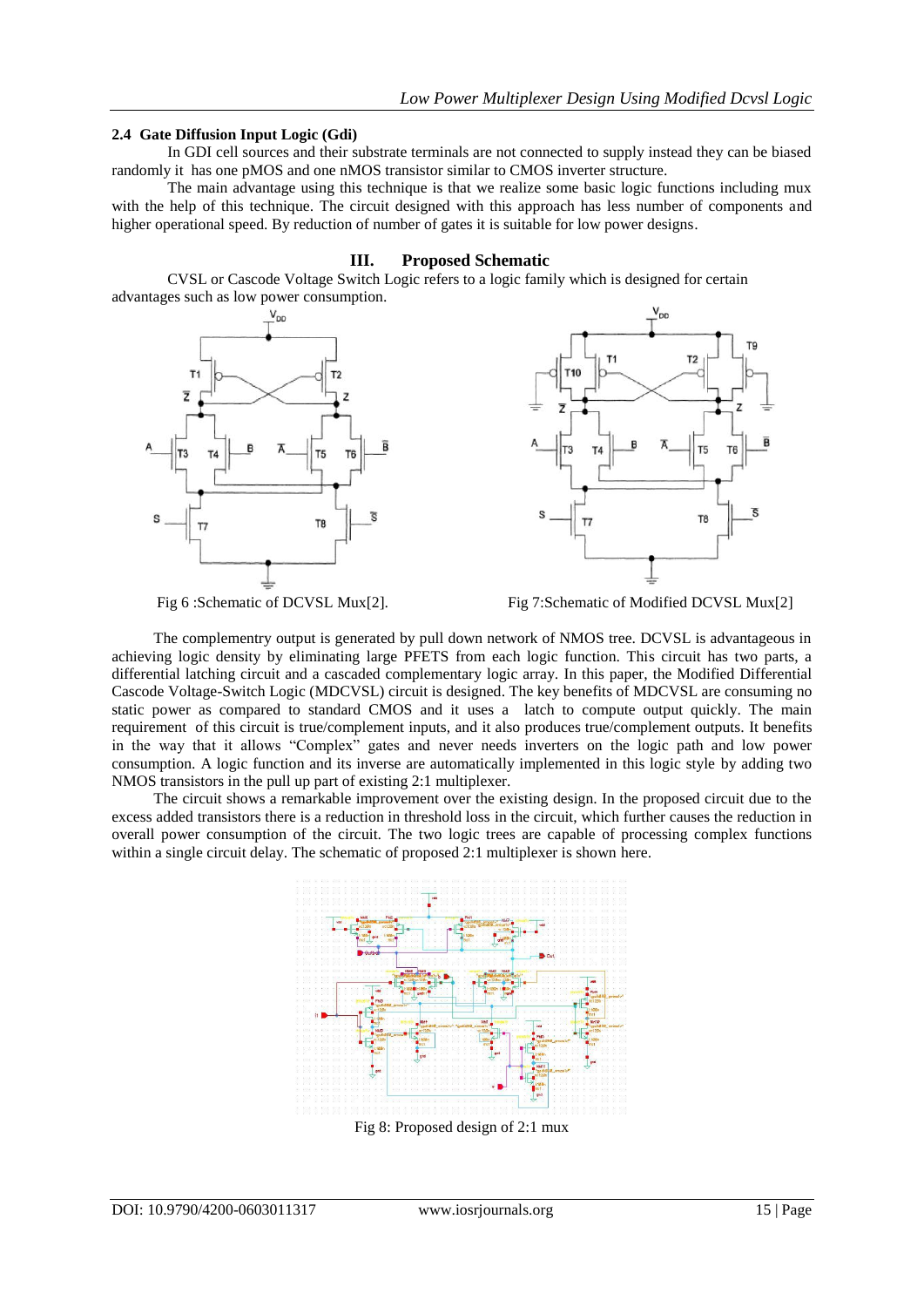# **IV. Simulation And Analysis**

The above circuit has been simulated using 90 nm technologies on simulation tool. To make the testing environment impartial testing all the circuits has been simulated on the same input patterns. And also all the simulations have been done on room temperature 27ºC.





Fig 9: Simulation waveforms for proposed design Fig 10: Comparison chart for both designs

The result obtained for proposed design in terms of power consumption are shown as following.

| Table 1: Analysis of power consumption |                          |                 |             |  |  |
|----------------------------------------|--------------------------|-----------------|-------------|--|--|
| $V_{DD}$ (Volts)                       | <b>Power Consumption</b> |                 | Percent     |  |  |
|                                        | <b>CMOS</b>              | <b>Proposed</b> | Improvement |  |  |
|                                        | Mux(uw)                  | $Mux({\mu}w)$   |             |  |  |
| 0.6                                    | 20.427                   | 15.218          | 25.51 %     |  |  |
| 0.8                                    | 46.004                   | 32.482          | 29.40 %     |  |  |
| 1.0                                    | 82.201                   | 55.338          | 32.68 %     |  |  |
| 1.2                                    | 129                      | 90.180          | 30.10 %     |  |  |
| 1.4                                    | 186                      | 128             | 31.19 %     |  |  |

|  |  |  | Table 1: Analysis of power consumption |
|--|--|--|----------------------------------------|
|--|--|--|----------------------------------------|

It is clear from above table that for proposed design power consumption is clearly less as compared to existing design.

# **V. Conclusion**

The proposed 2:1 multiplexer is found to give better performance than the existing 2:1 multiplexer. The proposed circuit has been tested to have better temperature sustainability, frequency and significantly less power to achieve high performance. The proposed 2:1 multiplexer has been designed and studied using 90nm technology and proved it to be a better option for low power complex system design.. The net effect is that proposed 2:1 multiplexer shows a much better performance compared to existing 2:1 multiplexer. The results show that power is reduced upto 32% by using this schematic design as supply voltage is varied from 0.6 to 1.4 volts. The output power results in 15µw to 128µw as compared to 20µw to 186µw by using standard CMOS logic

#### **References**

- [1]. Meenakshi Mishra, Shyam Akashe "High performance, low power 200 Gb/s 4:1 MUX with TGL in 45 nm technology" Springer, Applied Nanoscience, Vol 4, Issue 3, pp 271-277 Mar 2014
- [2]. Ila Gupta, Neha Arora, B.P. Singh, "An Efficient Design of 2:1 Multiplexer and its Application in 1-Bit Full Adder Cell", International Journal of Computer Applications, Volume 40– No.2, pp 31-36, February 2012
- [3]. Debika Chaudhuri, Atanu Nag, Sukanta Bose, Suchismita Mitra, Hemanta Ghosh , "Power and Delay Analysis of a 4 to 1 Multiplexer Implemented in different Logic Style" International Journal of Innovative Research in Science, Engineering and Technology, Volume 4, Special Issue 9, pp 118-123, July 2015
- [4]. Yashika Thakur, Rajesh Mehra, Anjali Sharma, " CMOS Design of Area and Power Efficient Multiplexer using Tree Topology", International Journal of Computer Applications, Volume 112, No 11, pp 32-36, February 2015.
- [5]. Jennifer Stephenson, Jennifer Stephenson, "Logic Optimization Techniques for Multiplexers", Altera, CP-01003-1.0 , pp 1-8, Mar 2004
- [6]. R Singh, R Mehra, "Power efficient design of multiplexer using adiabatic logic", International Journal of Advances in Engineering and Tehnology, vol 6, issue 1, pp 246-254, Mar 2013
- [7]. P saini, R Mehra, "Leakage Power Reduction in CMOS VLSI Circuits", International Journal of Computer Applications, vol 55, pp 42-48, 2012
- [8]. B. Dilli Kumar, A. Chandra Babu, V. Prasad, " A Comparative Analysis of Low Power and Area Efficient Digital Circuit Design", International Journal of Computer Technology and Applications, Vol 4 (5), pp 764-768, Sep-Oct 2013
- [9]. R Verma, R Mehra, "CMOS based design simulation Adder/Subtractor using different foundries", National conference on Recent Advances on Electronics and Communication Engineering, pp 1-7, Mar 2014